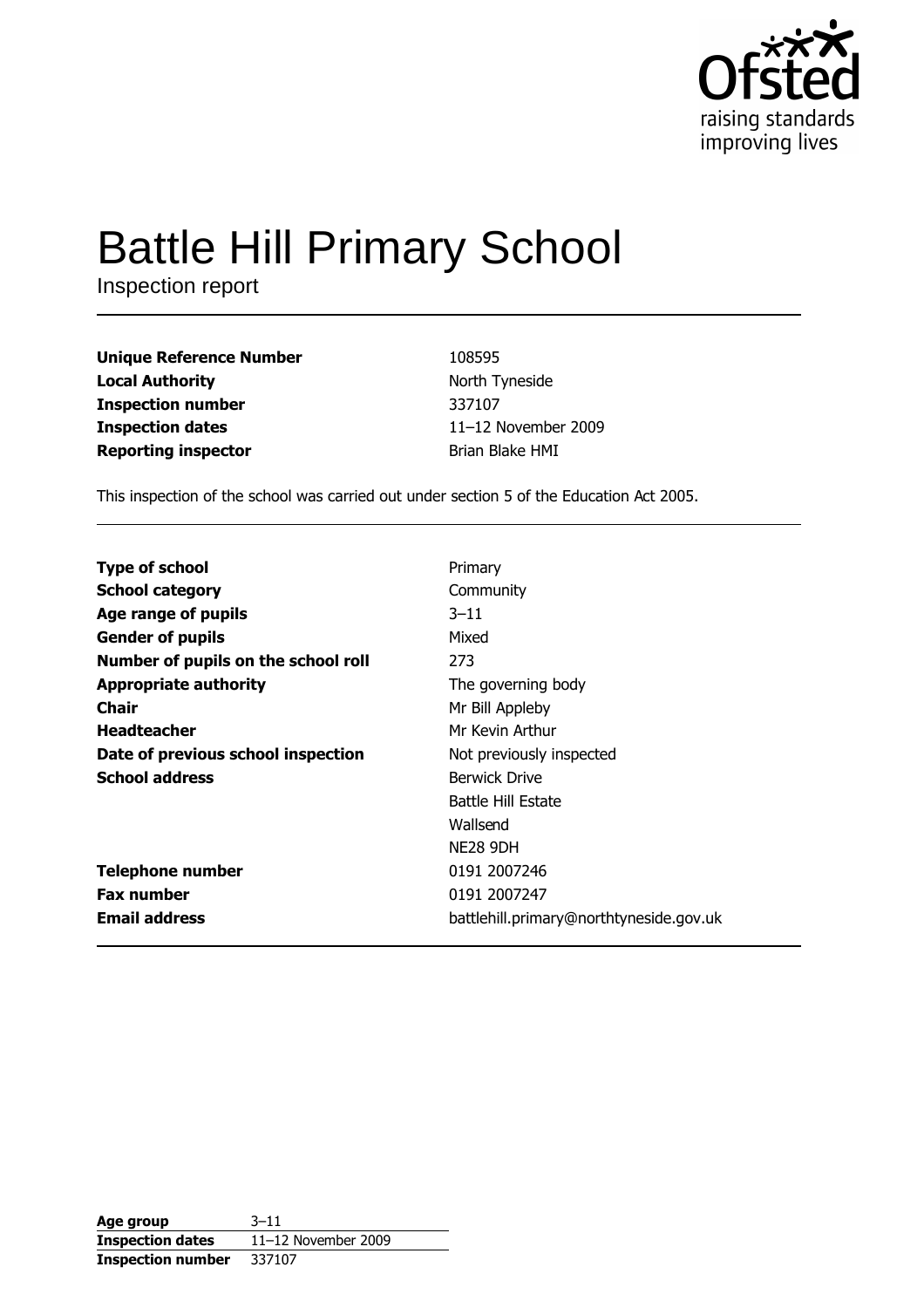The Office for Standards in Education, Children's Services and Skills (Ofsted) regulates and inspects to achieve excellence in the care of children and young people, and in education and skills for learners of all ages. It regulates and inspects childcare and children's social care, and inspects the Children and Family Court Advisory Support Service (Cafcass), schools, colleges, initial teacher training, work-based learning and skills training, adult and community learning, and education and training in prisons and other secure establishments. It rates council children's services, and inspects services for looked after children, safeguarding and child protection.

Further copies of this report are obtainable from the school. Under the Education Act 2005, the school must provide a copy of this report free of charge to certain categories of people. A charge not exceeding the full cost of reproduction may be made for any other copies supplied.

If you would like a copy of this document in a different format, such as large print or Braille, please telephone 08456 404045, or email enquiries@ofsted.gov.uk.

You may copy all or parts of this document for non-commercial educational purposes, as long as you give details of the source and date of publication and do not alter the documentation in any way.

Royal Exchange Buildings St Ann's Square Manchester M2 7LA T: 08456 404045 Textphone: 0161 618 8524 E: enquiries@ofsted.gov.uk W: www.ofsted.gov.uk © Crown copyright 2009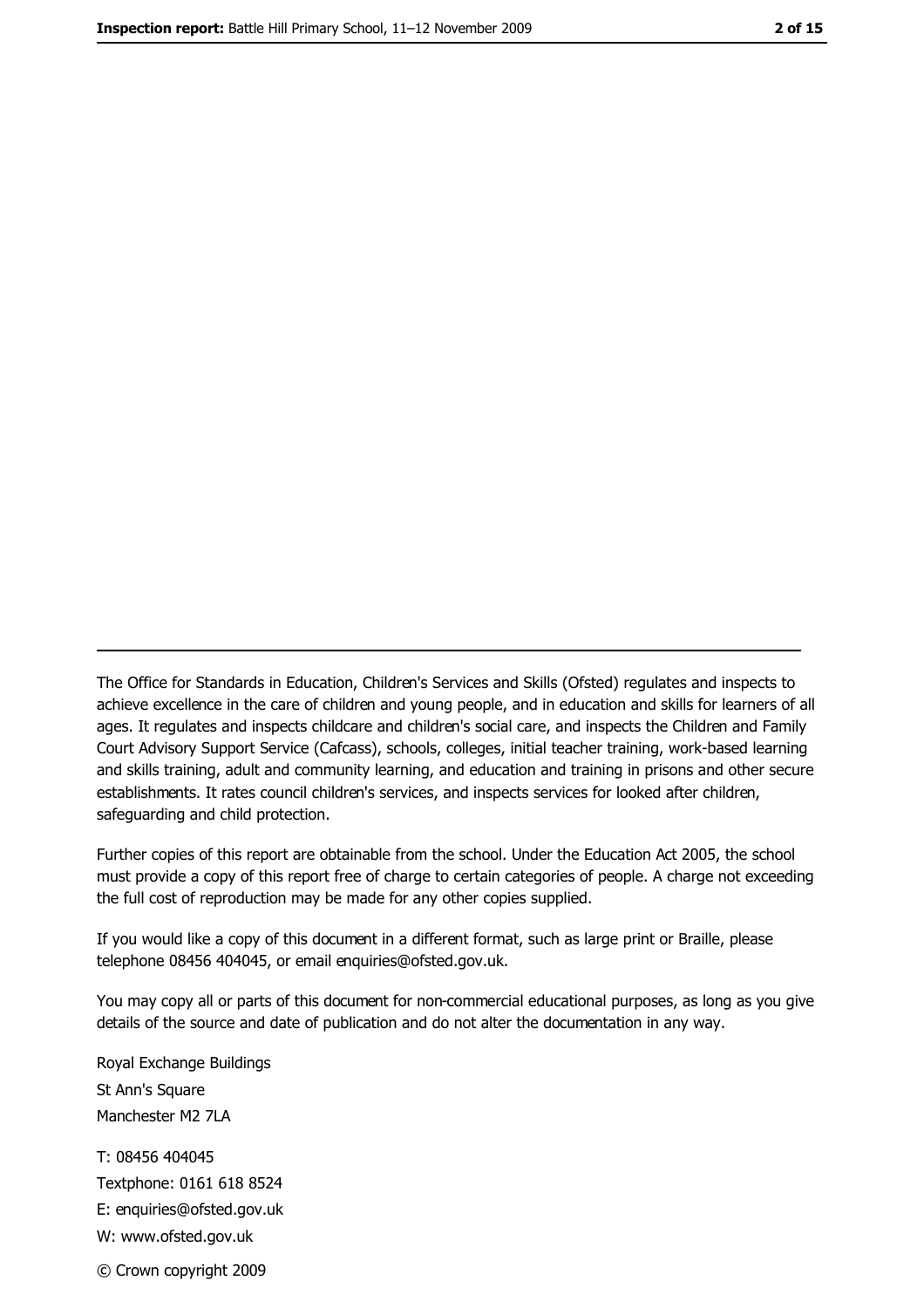# **Introduction**

This inspection was carried out by one of Her Majesty's Inspectors and two additional inspectors, one of whom reviewed all the safeguarding procedures in the school. The inspectors visited eight lessons, including an extended observation in the Early Years Foundation Stage, and held discussions with the Chair of the Governing Body, headteacher, teachers and other support staff who work in the school. The inspectors also spoke with the pupils in lessons and around the school, in addition to holding a more formal meeting with a group representing different age groups. The inspectors observed the vast majority of the school's work, and looked at 42 parents' questionnaires, 30 staff and 79 pupil questionnaires. A range of school documentation was read, including details relating to safeguarding procedures in place at the school.

- attainment at the end of Key Stage 2  $\blacksquare$
- $\blacksquare$ the quality of teaching as an aid to raising standards across the school
- the effectiveness of leadership and management, at all levels, in bringing about  $\blacksquare$ school improvement
- children's progress during the Early Years Foundation Stage.  $\blacksquare$

# Information about the school

Battle Hill Primary School takes pupils from three to 11 years of age. The school is larger than the average size primary school. The percentage of pupils entitled to take free school meals is twice the national average. The percentage of pupils with special educational needs and/or disabilities, including those with a statement of special educational need, is also twice the national average. The large majority of pupils are of White British heritage. The school has a playgroup provision, which was registered with Ofsted in March 2009. The school holds a number of awards for its work, including the Healthy Schools Award, International Gold Award and Activemark, in addition to local authority accreditation for the quality of its school meals.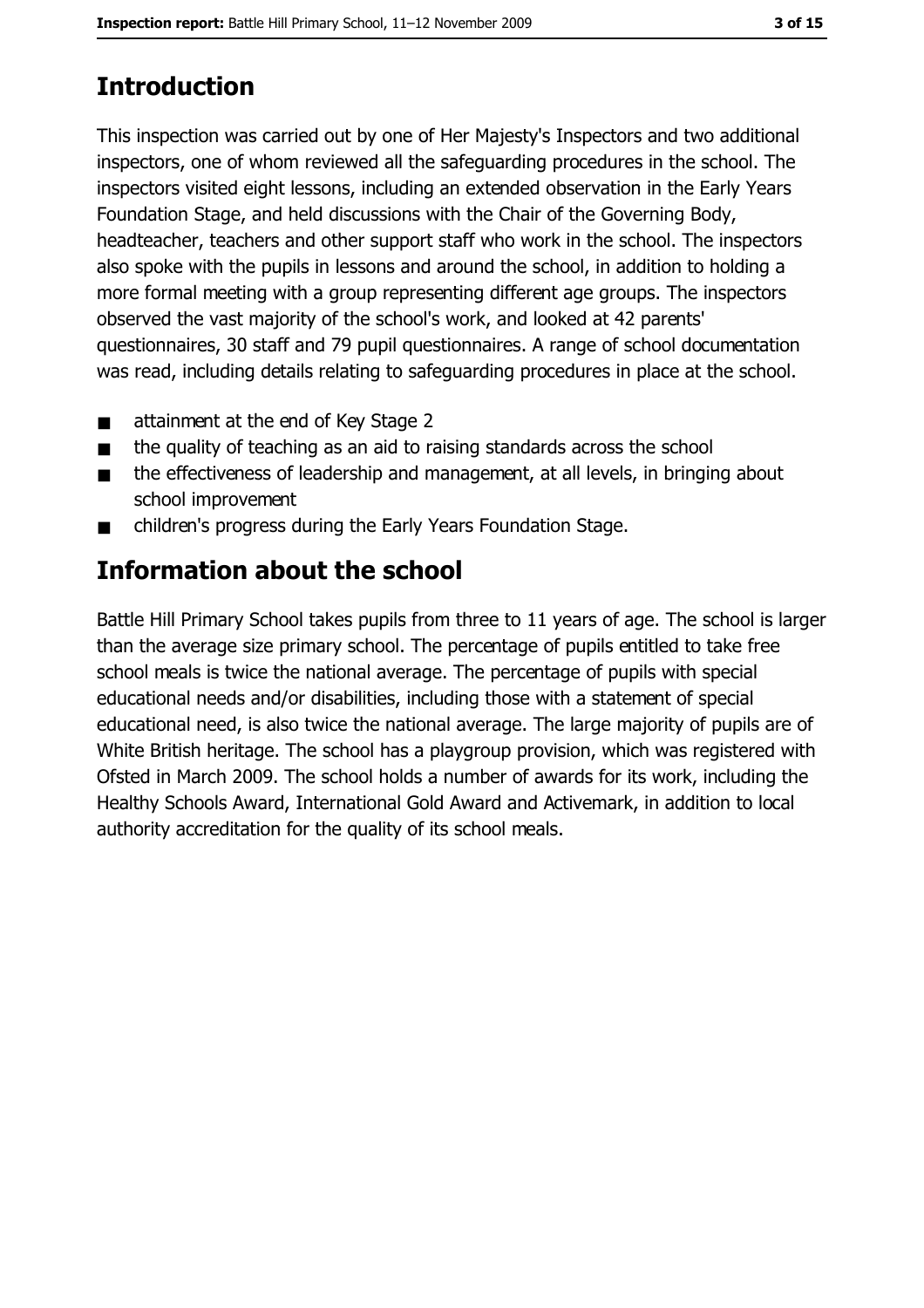# **Inspection judgements**

# Overall effectiveness: how good is the school?

### The school's capacity for sustained improvement

# **Main findings**

Battle Hill Primary School provides a satisfactory standard of education for its pupils. Some aspects of the school's work are good.

The school serves an area that has a number of factors that affect the economic standing of its community. The effects of these factors are seen in the entry levels of attainment from the children who start in the Nursery. However, concerted work by the school means that by the time the children start Year 1, the majority have achieved the standards expected for their age. Despite very modest improvements at Key Stage 1, pupils' attainment at this key stage is too low. The overall standard at Key Stage 2 has been maintained at an average level since the previous inspection, but science has been performing consistently at too low a level when compared with English and mathematics. Pupils' overall progress is satisfactory.

The school provides a very safe working environment for its pupils. As a result pupils report that they feel safe and that they know there is always an adult to whom they can talk, if the need arises. The school promotes the general well-being of its pupils and provides healthy eating options for lunch and many opportunities for a range of physical activities. However, a small number of parents responding to the inspection questionnaire raised concerns about the availability of hot food and the contents of 'grab bag', the alternative to the hot food choice. These concerns have been shared with the school.

Senior leaders are aware of the issues that the school faces, especially in raising standards. The most recent initiative to tackle the issue of standards has been to develop a new curriculum at Key Stage 1, and, although this has only been in place since September, there is too little evidence to indicate that this provision is robust or focused enough to raise standards sufficiently at this key stage. Although teaching is generally satisfactory, and occasionally good, the assessment of pupils' work is occasionally inaccurate. While senior leaders are fully involved in monitoring and evaluating the work of the school, this does not yet include all staff with subject responsibilities. Overall, however, the school has still shown that it has satisfactory capacity to improve further.

# What does the school need to do to improve further?

- Raise standards in English, mathematics and science at Key Stage 1, and science at  $\blacksquare$ Key Stage 2 by July 2010, and maintain these improvements in the following years.
- Improve the provision in the Early Years Foundation Stage by:

| 3 |  |
|---|--|
| 3 |  |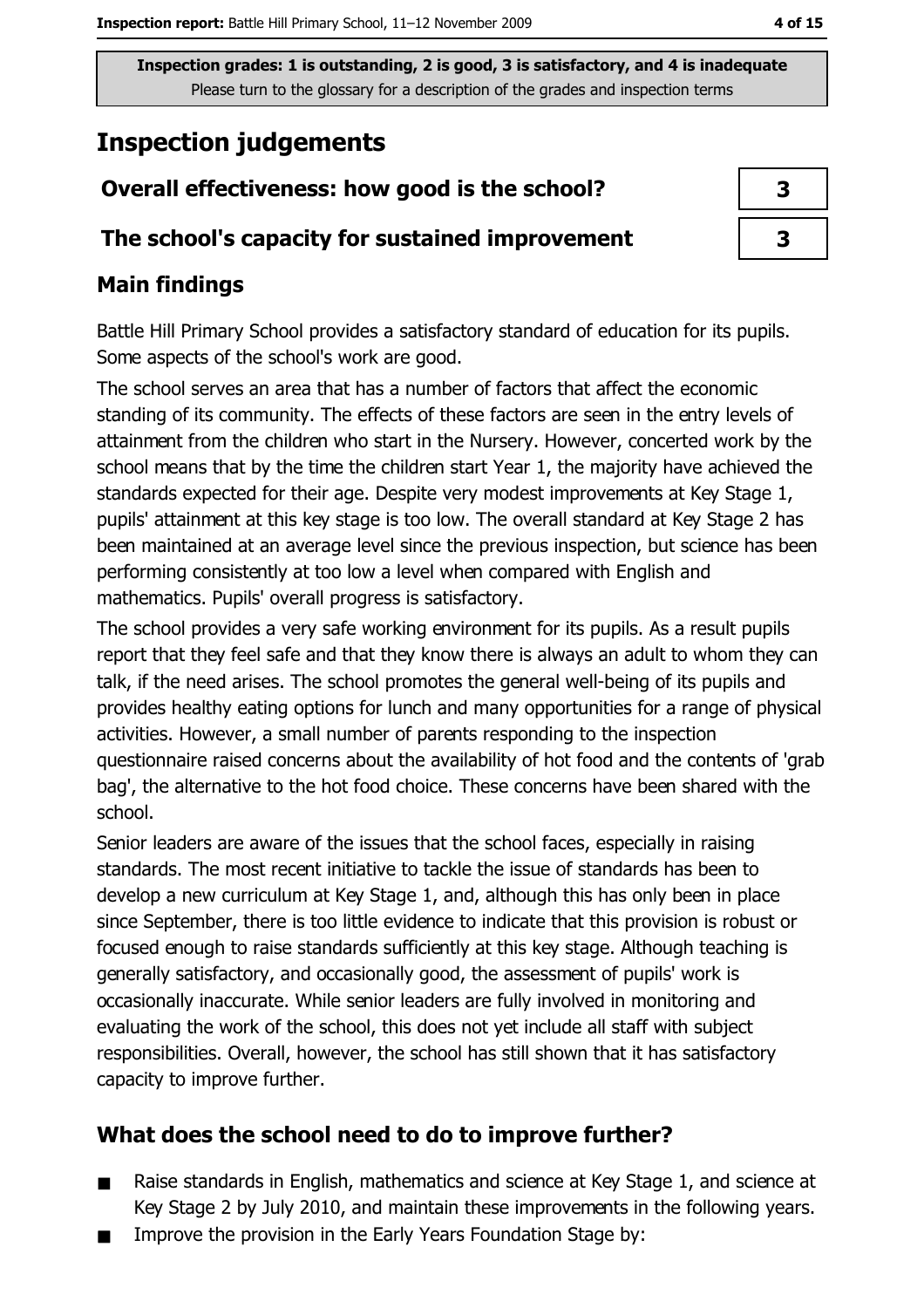- providing more learning experiences that reinforce cultural diversity
- improving the evidence gathering of children's progress across all areas of learning.
- Immediately improve the way in which pupils' work is monitored and assessed.  $\blacksquare$
- Improve the Key Stage 1 curriculum by ensuring that there is sufficient coverage of  $\blacksquare$ all key areas of learning. This should be achieved by January 2010.
- Provide subject leaders with more opportunities to evaluate the impact of their  $\blacksquare$ curricular area on raising pupils' standards and improving progress. This should be planned and implemented as soon as possible.
- About 40% of the schools whose overall effectiveness is judged satisfactory may  $\blacksquare$ receive a monitoring visit by an Ofsted inspector before their next section 5 inspection.

### **Outcomes for individuals and groups of pupils**

The most recent unvalidated data for 2009 show that at Key Stage 2 overall standards have been maintained at a broadly average level since the previous inspection. However, standards in science are much lower than seen in English and mathematics. There were marginal improvements at Key Stage 1, but standards remain far too low, particularly in reading and writing: this is a trend that has gone on since 2004, predating the previous inspection. The school is attempting to tackle these issues and has introduced a variety of school-based initiatives to raise levels of attainment, particularly at Key Stage 1. However, the recent change to a transitional curriculum at this key stage, which is based on six areas of learning delivered on the organisation style seen in the Early Years Foundation Stage, is at a very early point of implementation and has yet to provide the school with robust evidence that this will raise standards to a more acceptable level.

Pupils' progress, overall, is satisfactory. The majority of pupils are making satisfactory gains in acquiring key literacy and numeracy skills so that they are well prepared for the next stage of their education. In lessons, pupils generally show good levels of concentration and are positive in their attitudes to new learning activities and tasks. These characteristics are common to most lessons.

Pupils are clear in their views that they feel safe and secure in school. Inspectors observed the pupils moving around the school sensibly and safely, showing high levels of awareness and consideration for others; this makes a significant contribution to the good standards of behaviour seen in the school. The school is very aware of the need to promote the well-being of its pupils, including eating healthily at lunch time and engaging in regular exercise. The pupils enjoy the additional activities on offer, although Key Stage 1 pupils do not currently have the same access to provision as other year groups in the school. Attendance is broadly average, with a decreasing number of pupils whose attendance remains below acceptable levels.

Pupils clearly know the difference between right and wrong, and show good social skills when working in whole-class or group work in lessons. Pupils are good listeners and are

 $\overline{\mathbf{3}}$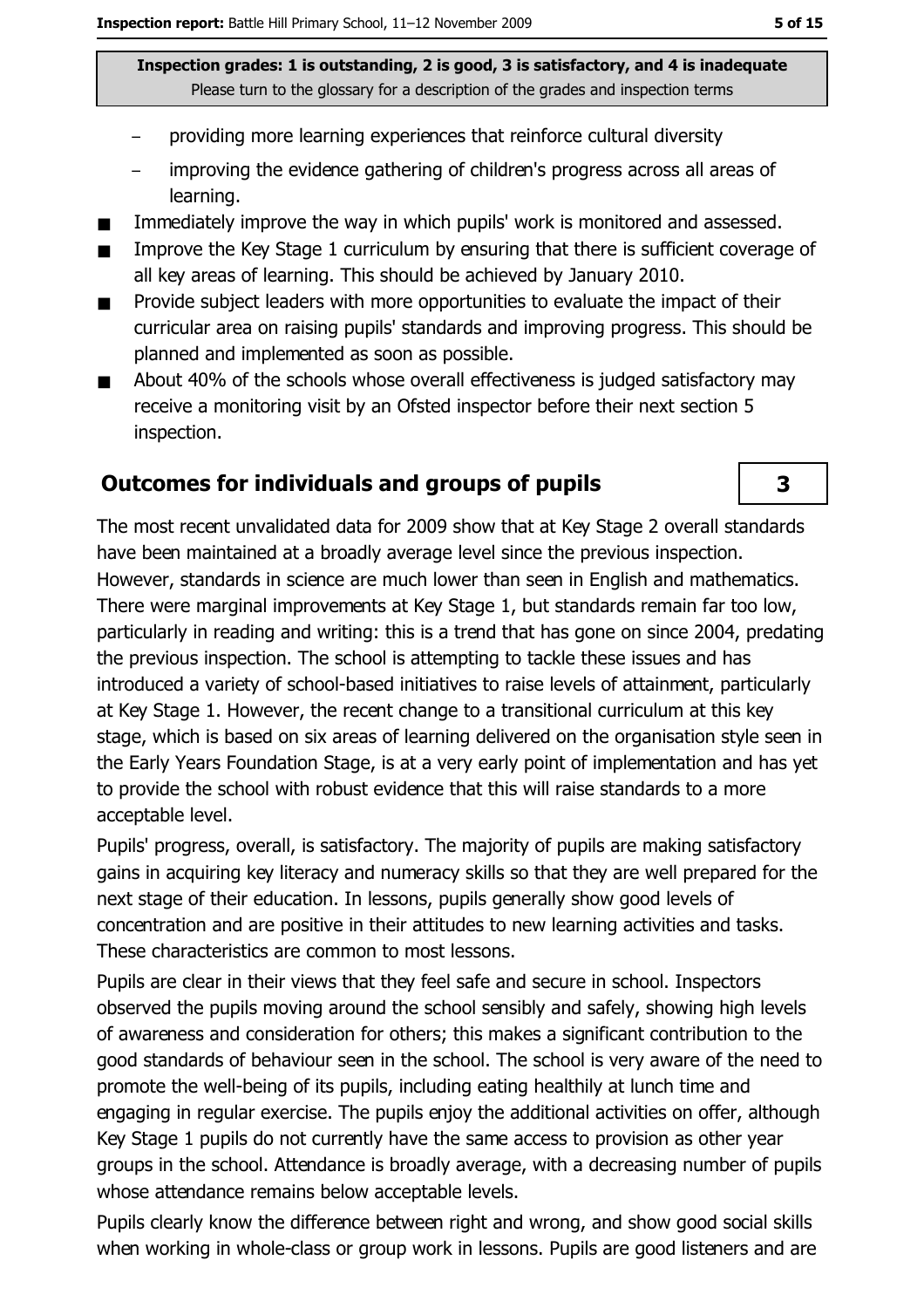keen to share their views/experiences with peers and teachers in lessons. Pupils have a good understanding of the beliefs and values of others, particularly those from different faith backgrounds.

These are the grades for pupils' outcomes

| Pupils' achievement and the extent to which they enjoy their learning                                                     |                         |
|---------------------------------------------------------------------------------------------------------------------------|-------------------------|
| Taking into account:<br>Pupils' attainment <sup>1</sup>                                                                   | 3                       |
| The quality of pupils' learning and their progress                                                                        | 3                       |
| The quality of learning for pupils with special educational needs and/or<br>disabilities and their progress               | 3                       |
| The extent to which pupils feel safe                                                                                      |                         |
| <b>Pupils' behaviour</b>                                                                                                  | $\mathbf{2}$            |
| The extent to which pupils adopt healthy lifestyles                                                                       | $\overline{\mathbf{2}}$ |
| The extent to which pupils contribute to the school and wider community                                                   |                         |
| The extent to which pupils develop workplace and other skills that will<br>contribute to their future economic well-being |                         |
| Taking into account:<br>Pupils' attendance <sup>1</sup>                                                                   | 3                       |
| The extent of pupils' spiritual, moral, social and cultural development                                                   | $\mathbf{2}$            |

# How effective is the provision?

The quality of teaching and assessment is satisfactory. In some lessons, teaching reaches a good standard because activities challenge the pupils to think for themselves, and to use their knowledge to work individually or in small groups. In these lessons, also, teachers use their subject knowledge to ensure that the pupils make good progress by acquiring a deeper understanding of the subject content, which can be used in written or oral work. Not all lessons reach this standard, which means that some pupils do not always make the progress in their learning that they are capable of achieving. Generally, the vast majority of pupils listen carefully to teachers, are able to respond quickly to instructions and can use resources sensibly and safely. Levels of concentration are satisfactory overall, but better in those lessons where the teacher does not spend too long on whole-class plenary explanation or question and answer, which reduces the

The grades for attainment and attendance are: 1 is high; 2 is above average; 3 is broadly average; and 4 is low.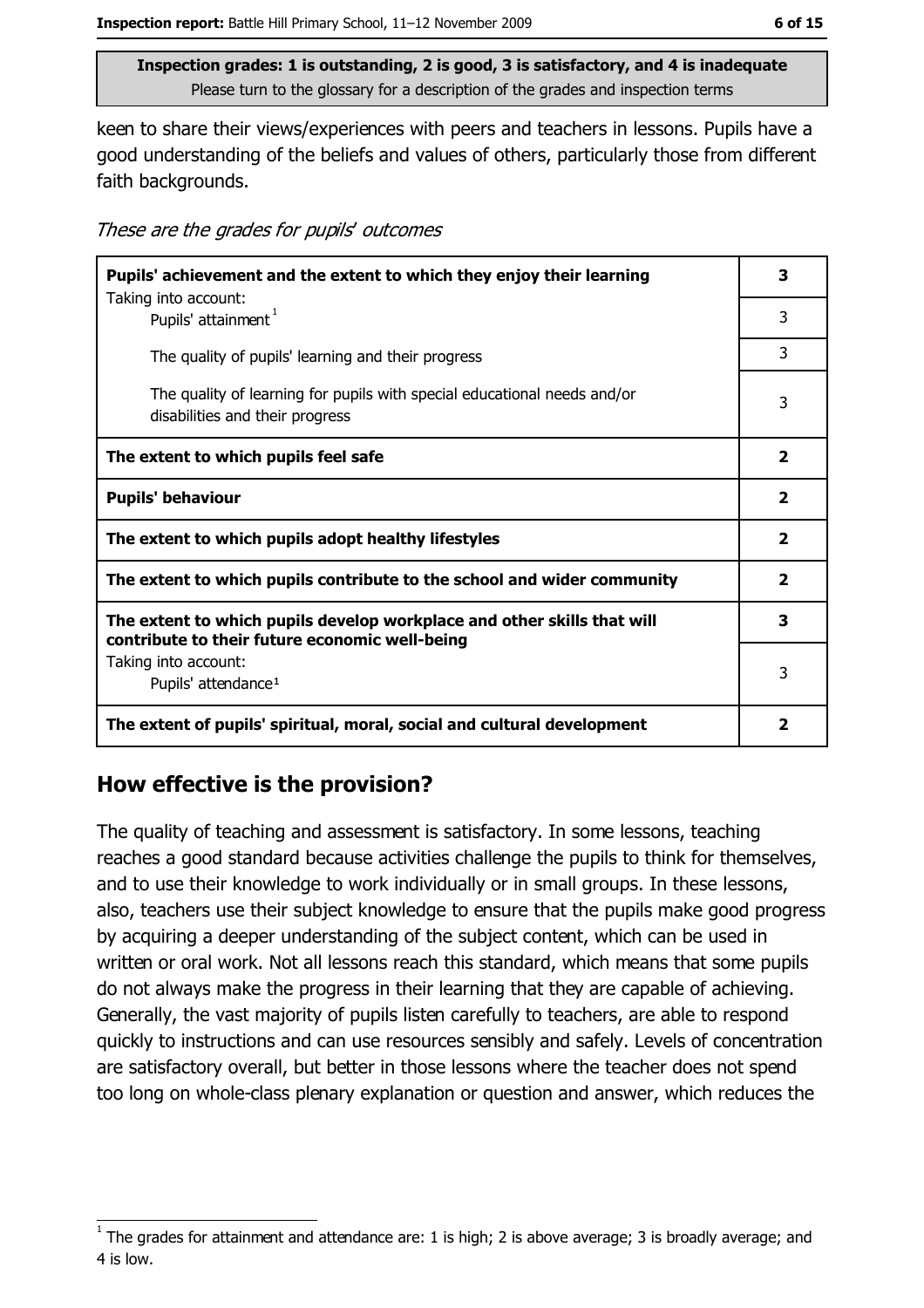time where the pupils can take greater responsibility for aspects of their own learning. Pupils with special educational needs and/or disabilities are fully included in class activities due, in part, to the focused work of teaching assistants.

Teachers' marking of pupils' work is broadly satisfactory, but is occasionally weak in the way it is assessed and graded against National Curriculum levels. Accordingly, there are occasions when the teacher's assessment of pupils' work inaccurately reflects the actual quality of what is produced. This was seen in some English marking at Key Stage 1, where judgements were over-generous. This is unhelpful to the pupils, as it means they are not getting a true picture of the standard of their work.

The curriculum satisfactorily meets the learning needs of the pupils, with additional activities helping to enhance the range of learning opportunities provided. However, although the newly introduced curriculum at Key Stage 1 is in transition, it lacks sufficient focus on key areas for improvement, particularly in relation to raising standards in the three core subjects.

The care, quidance and support provided for the pupils are good. There are effective links with a range of external partners which provide additional support for those most in need. The school's link with the Children's Centre, which is located on the same site, is particularly effective in supporting the families of pupils in need of additional help. The pupils appreciate the transitional arrangements that prepare them for transfer to secondary school, with opportunities to visit schools, join lessons and talk to staff and pupils. This helps the pupils overcome any concerns about leaving the school and moving on to the next stage of their education. Pupils feel confident that there is always someone to whom they can talk, should they have any personal worries.

| The quality of teaching                                                                                    |   |
|------------------------------------------------------------------------------------------------------------|---|
| Taking into account:<br>The use of assessment to support learning                                          |   |
| The extent to which the curriculum meets pupils' needs, including, where<br>relevant, through partnerships | 3 |
| The effectiveness of care, guidance and support                                                            |   |

|  | These are the grades for the quality of provision |  |  |  |  |
|--|---------------------------------------------------|--|--|--|--|
|--|---------------------------------------------------|--|--|--|--|

### How effective are leadership and management?

Leadership and management are satisfactory. The headteacher provides experienced leadership, which is focused on school improvement; he is well supported by an enthusiastic senior leadership team and dedicated staff. Senior managers use a range of appropriate strategies to monitor the quality of teaching across the school, although the impact of this work is not yet evident in helping to raise standards, especially at Key Stage 1. The tracking of pupils progress in the three core subjects is satisfactory, with the school currently at the stage of transferring from 'paper and pen recording' to a local authority electronic database. Although there are limited data on the new tracking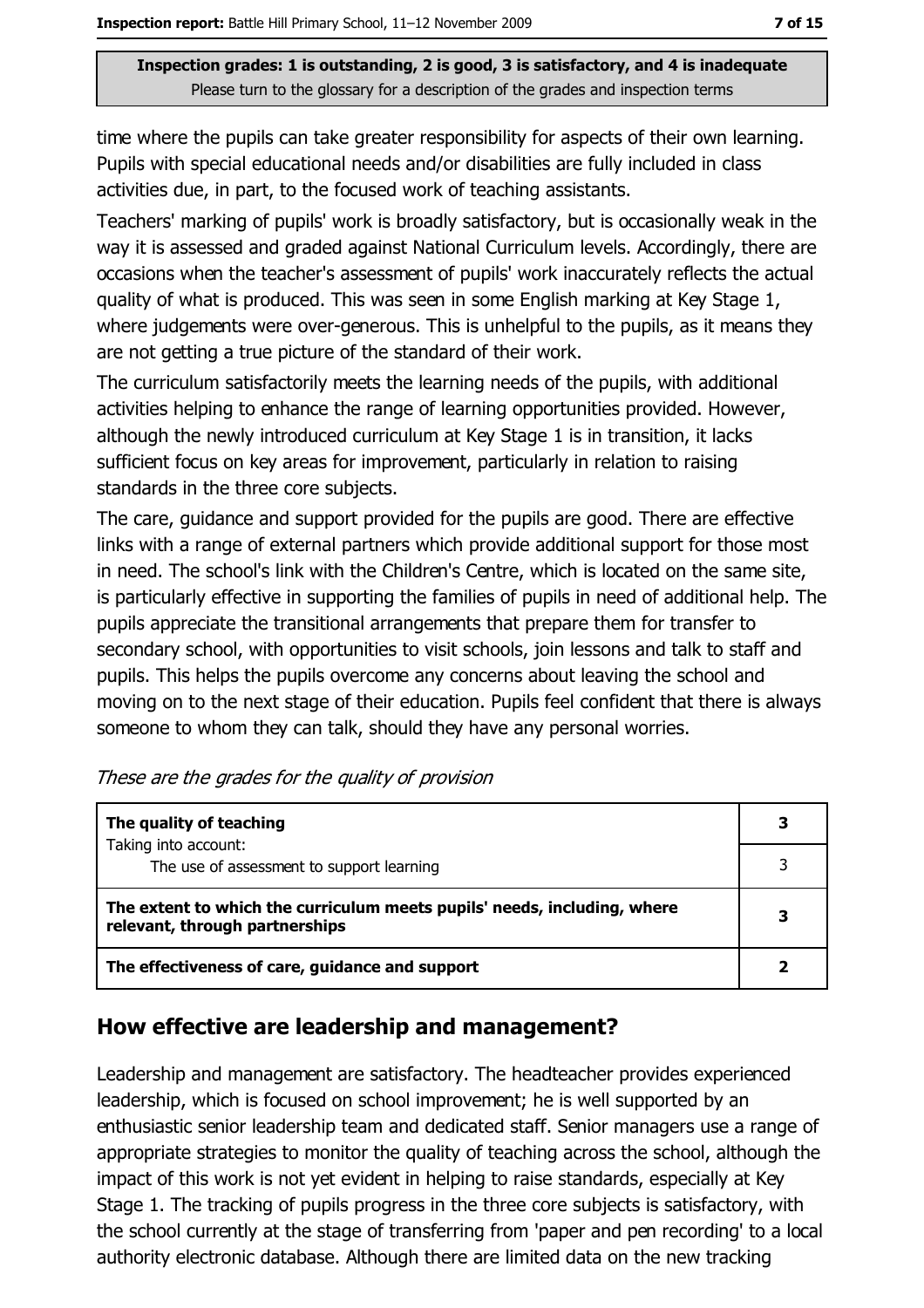system, senior managers are beginning to see and use its potential as an aid to recording and analysing National Curriculum levels from teachers' assessments of pupils' work. However, the school does not yet record pupils' attainments and progress in subjects other than in the three core areas of English, mathematics and science. While subject leaders are having an impact on curricular developments, particularly in English, there are insufficient opportunities for them to monitor the quality of provision in their subject across the whole school. This means, therefore, that overall evaluation and monitoring of the curriculum as an aid to accurately assessing pupils' all-round progress is underdeveloped. Governance is good. Governors are knowledgeable and enthusiastic to support the school. The governing body has a clear overview of the important issues for improvement and they provide effective challenge to the senior staff to ensure that actions are fully evaluated for their impact on the quality of provision.

The school has established good relationships with the parents and the local community; this was evidenced well in the response from parents in the inspection questionnaire. The parents are generally appreciative of the efforts that the school makes to care for their children, and to provide an enjoyable, safe and secure learning environment. Strong community links are fostering positive relationships with the school, are helping to promote pupils' learning and well-being and also develop a greater awareness of the importance of good quality community cohesion. The school effectively promotes equality and has clear procedures for dealing quickly with any incident of discrimination, especially racist incidents.

The school is meticulous in its work to safeguard the pupils and minimise risks to their well-being. All adults are checked for their suitability to work in the school. There are robust systems in place for child protection, including focused work with the pupils to ensure they understand fully, how to stay safe.

| The effectiveness of leadership and management in embedding ambition and<br>driving improvement                                                                     | 3            |
|---------------------------------------------------------------------------------------------------------------------------------------------------------------------|--------------|
| Taking into account:<br>The leadership and management of teaching and learning                                                                                      | 3            |
| The effectiveness of the governing body in challenging and supporting the<br>school so that weaknesses are tackled decisively and statutory responsibilities<br>met | 7            |
| The effectiveness of the school's engagement with parents and carers                                                                                                | 2            |
| The effectiveness of partnerships in promoting learning and well-being                                                                                              | 3            |
| The effectiveness with which the school promotes equality of opportunity and<br>tackles discrimination                                                              | $\mathbf{2}$ |
| The effectiveness of safeguarding procedures                                                                                                                        | 2            |
| The effectiveness with which the school promotes community cohesion                                                                                                 | 3            |

#### These are the grades for leadership and management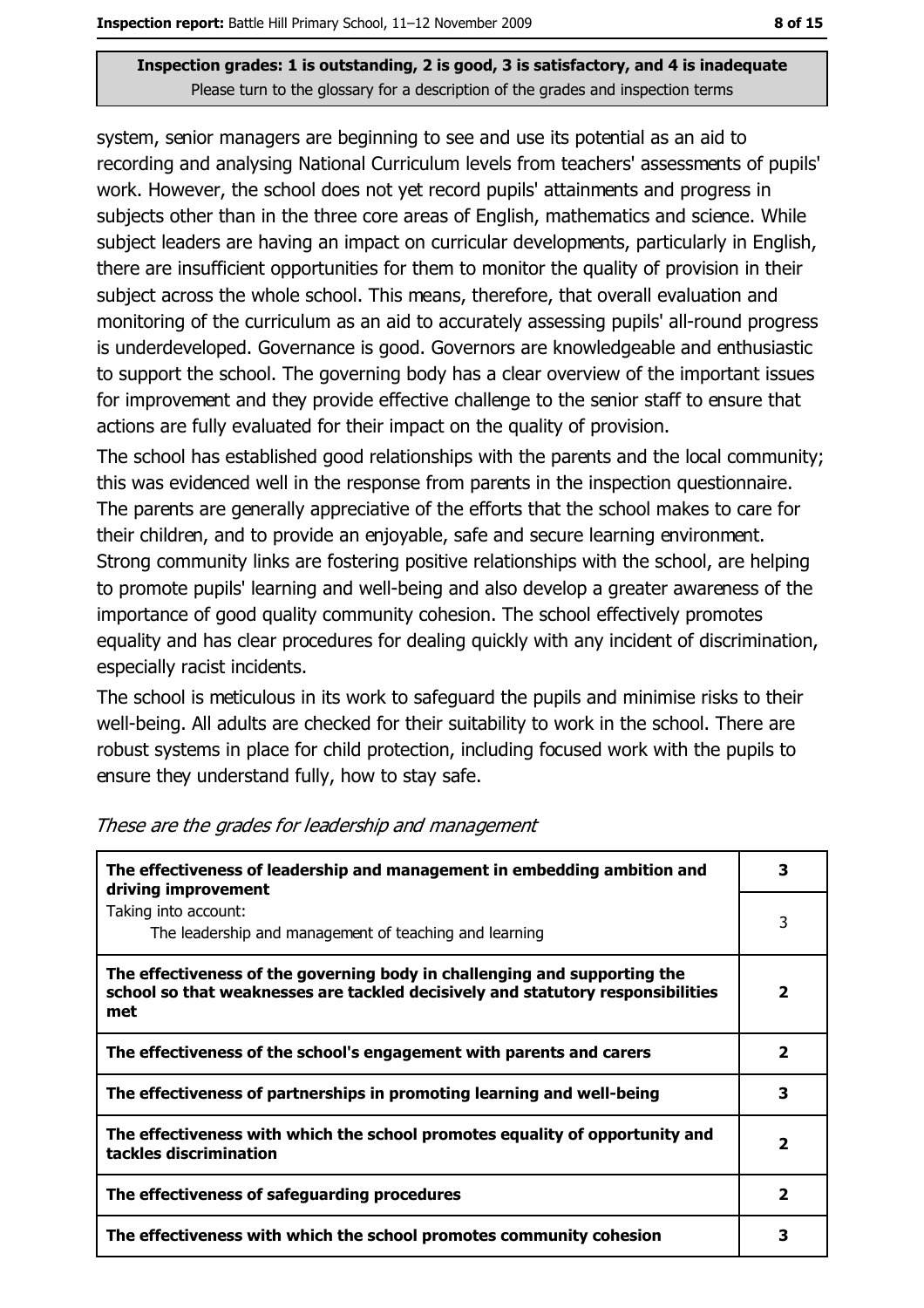The effectiveness with which the school deploys resources to achieve value for money

### **Early Years Foundation Stage**

The children get a good start to their education in the Early Years Foundation Stage. The staff work well together as a team to provide a welcoming, safe and secure learning environment. The children start in the Nursery with skills and personal attributes that are below those expected for their age, especially in early literacy and numeracy skills. However, the children generally make good overall progress so that by the time they start Year 1, standards are broadly average. The children make particularly good progress in personal, social and emotional development because staff have high expectations of their behaviour and help them to learn to share and work together. Activities are well planned, both indoors and outside, which provides the children with good access to all six areas of learning. The integration of Nursery and Reception children in the Early Years Foundation Stage works well as it allows them flexibility and opportunity in their learning. However, the children do not have a wide enough introduction to the diversity of other cultures. Partnerships links with the co-located Children's Centre and playgroup are very good. Parents are very happy with the Early Years Foundation Stage provision and the overwhelming majority feel that their children are progressing well. Although evidence is collected by staff about the children's progress, it is currently too limited to ensure that it provides a clear overview across all areas of learning.

These are the grades for the Early Years Foundation Stage

| <b>Overall effectiveness of the Early Years Foundation Stage</b><br>Taking into account:     | 2 |
|----------------------------------------------------------------------------------------------|---|
| Outcomes for children in the Early Years Foundation Stage                                    |   |
| The quality of provision in the Early Years Foundation Stage                                 |   |
| The effectiveness of leadership and management of the Early Years<br><b>Foundation Stage</b> | 2 |

### **Views of parents and carers**

The rate of response from parents, at 15%, is relatively low. Of those parents who did respond, the overwhelming majority is positive about the school's provision for their children. A very small number took the opportunity to write additional comments on the questionnaire, and, although there was no significant pattern to these, some raised concerns about school lunches; in particular, the school's use of 'grab bags' and the availability of hot food. However, during their time in school, inspectors found no evidence to indicate that either of these two 'food issues' were significant.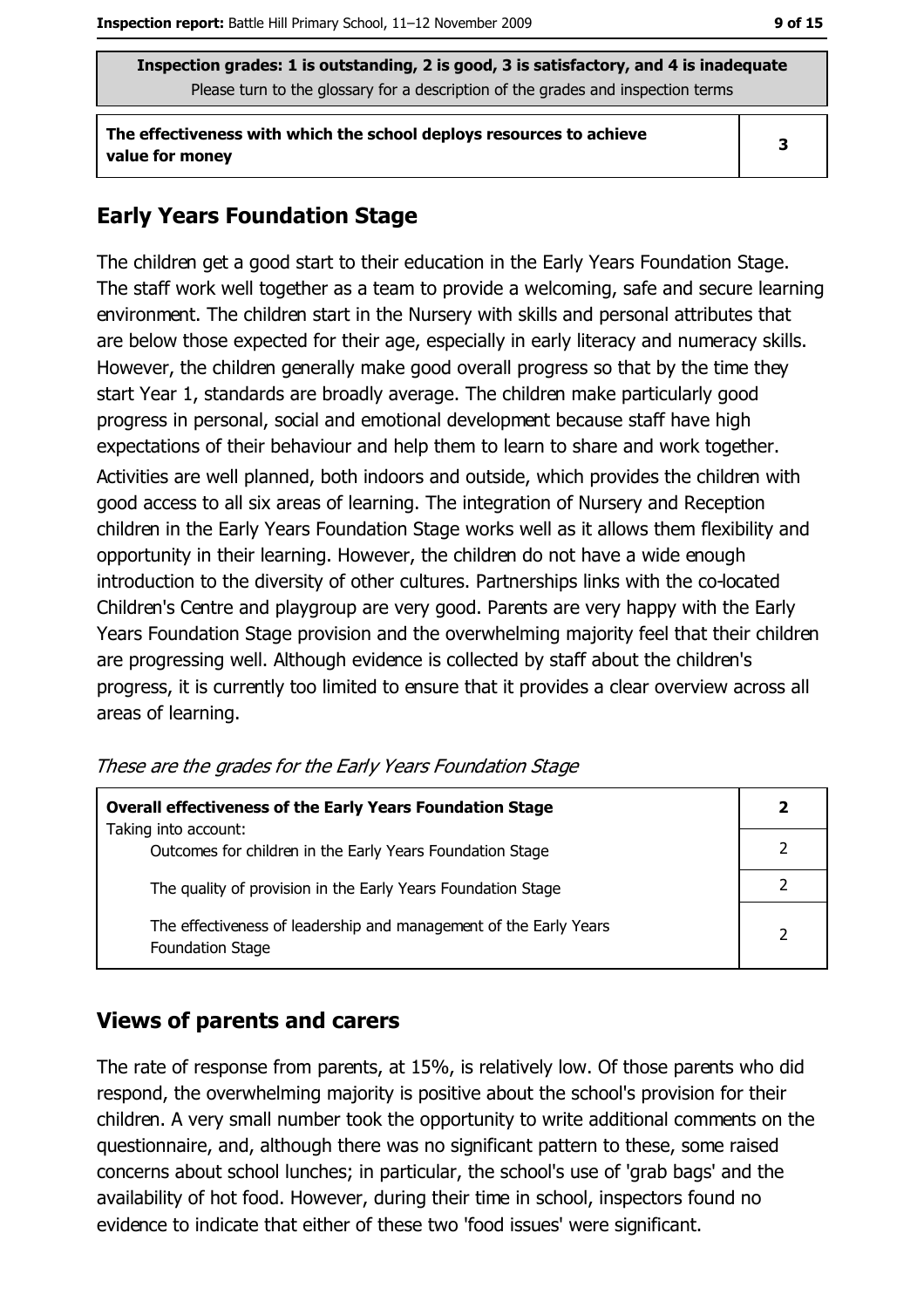#### Responses from parents and carers to Ofsted's questionnaire

Ofsted invited all the registered parents and carers of pupils registered at Battle Hill Primary School to complete a questionnaire about their views of the school.

In the questionnaire, parents and carers were asked to record how strongly they agreed with 13 statements about the school.

The inspection team received 42 completed questionnaires by the end of the on-site inspection. In total, there are 273 pupils registered at the school.

| <b>Statements</b>                                                                                                                                                                                                                                       | <b>Strongly</b><br><b>Agree</b> |               |              | <b>Strongly</b><br><b>Disagree</b><br><b>Agree</b><br>disagree |                |               |              |               |
|---------------------------------------------------------------------------------------------------------------------------------------------------------------------------------------------------------------------------------------------------------|---------------------------------|---------------|--------------|----------------------------------------------------------------|----------------|---------------|--------------|---------------|
|                                                                                                                                                                                                                                                         | <b>Total</b>                    | $\frac{1}{2}$ | <b>Total</b> | $\frac{0}{0}$                                                  | <b>Total</b>   | $\frac{0}{0}$ | <b>Total</b> | $\frac{1}{2}$ |
| My child enjoys school                                                                                                                                                                                                                                  | 19                              | 61            | 11           | 35                                                             | $\mathbf 0$    | 0             | 0            | $\mathbf 0$   |
| The school keeps my child<br>safe                                                                                                                                                                                                                       | 22                              | 71            | 9            | 29                                                             | $\mathbf 0$    | 0             | 0            | $\mathbf 0$   |
| The school informs me<br>about my child's progress                                                                                                                                                                                                      | 15                              | 48            | 15           | 48                                                             | 0              | 0             | $\mathbf{0}$ | 0             |
| My child is making enough<br>progress at this school                                                                                                                                                                                                    | 20                              | 65            | 8            | 26                                                             | $\overline{2}$ | 6             | 0            | 0             |
| The teaching is good at this<br>school                                                                                                                                                                                                                  | 21                              | 68            | 10           | 32                                                             | 0              | 0             | 0            | 0             |
| The school helps me to<br>support my child's learning                                                                                                                                                                                                   | 18                              | 58            | 13           | 42                                                             | $\mathbf 0$    | 0             | 0            | $\mathbf 0$   |
| The school helps my child to<br>have a healthy lifestyle                                                                                                                                                                                                | 15                              | 48            | 13           | 42                                                             | $\overline{2}$ | 6             | 0            | $\mathbf 0$   |
| The school makes sure that<br>my child is well prepared for<br>the future (for example<br>changing year group,<br>changing school, and for<br>children who are finishing<br>school, entering further or<br>higher education, or<br>entering employment) | 15                              | 48            | 13           | 42                                                             | $\overline{2}$ | 6             | $\mathbf 0$  | $\mathbf 0$   |
| The school meets my child's<br>particular needs                                                                                                                                                                                                         | 16                              | 52            | 13           | 42                                                             | $\mathbf{1}$   | 3             | $\Omega$     | $\mathbf 0$   |
| The school deals effectively<br>with unacceptable behaviour                                                                                                                                                                                             | 13                              | 42            | 15           | 48                                                             | $\overline{2}$ | 6             | 0            | $\mathbf 0$   |
| The school takes account of<br>my suggestions and<br>concerns                                                                                                                                                                                           | 14                              | 45            | 14           | 45                                                             | 3              | 10            | 0            | 0             |
| The school is led and<br>managed effectively                                                                                                                                                                                                            | 19                              | 61            | 10           | 32                                                             | $\mathbf 0$    | $\mathbf 0$   | $\mathbf 0$  | $\mathbf 0$   |
| Overall, I am happy with my<br>child's experience at this<br>school                                                                                                                                                                                     | 21                              | 68            | 8            | 26                                                             | $\overline{2}$ | 6             | 0            | $\mathbf 0$   |

The table above summarises the responses that parents and carers made to each statement. The percentages indicate the proportion of parents and carers giving that response out of the total number of completed questionnaires. Where one or more parents and carers chose not to answer a particular question, the percentages will not add up to 100%.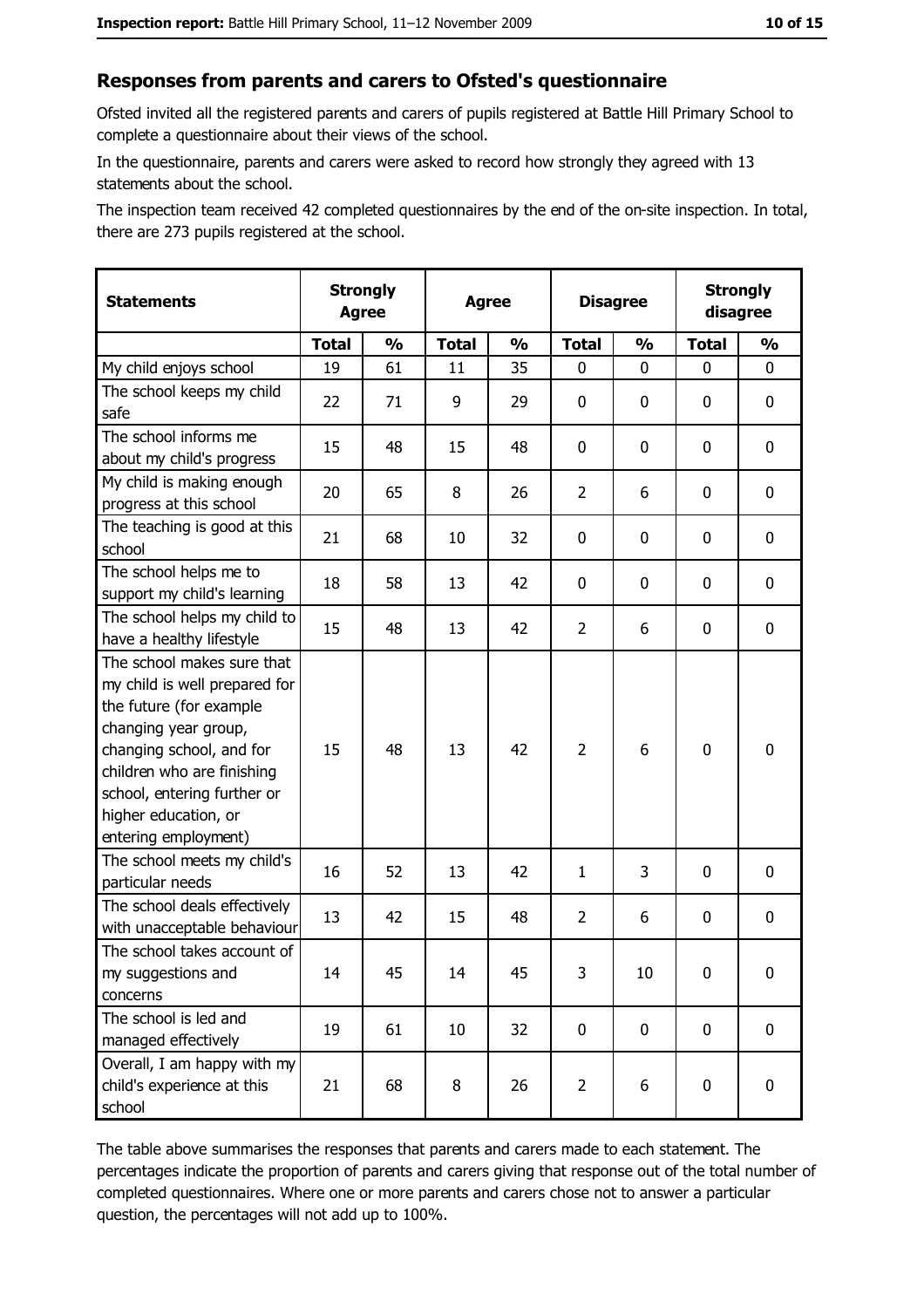# Glossary

| Grade   | <b>Judgement</b> | <b>Description</b>                                                                                                                                                                                                               |
|---------|------------------|----------------------------------------------------------------------------------------------------------------------------------------------------------------------------------------------------------------------------------|
| Grade 1 | Outstanding      | These features are highly effective. An oustanding<br>school provides exceptionally well for its pupils' needs.                                                                                                                  |
| Grade 2 | Good             | These are very positive features of a school. A school<br>that is good is serving its pupils well.                                                                                                                               |
| Grade 3 | Satisfactory     | These features are of reasonable quality. A satisfactory<br>school is providing adequately for its pupils.                                                                                                                       |
| Grade 4 | Inadequate       | These features are not of an acceptable standard. An<br>inadequate school needs to make significant<br>improvement in order to meet the needs of its pupils.<br>Ofsted inspectors will make further visits until it<br>improves. |

# What inspection judgements mean

## Overall effectiveness of schools inspected between September 2007 and July 2008

|                       | Overall effectiveness judgement (percentage of<br>schools) |      |                     |                   |
|-----------------------|------------------------------------------------------------|------|---------------------|-------------------|
| <b>Type of school</b> | <b>Outstanding</b>                                         | Good | <b>Satisfactory</b> | <b>Inadequate</b> |
| Nursery schools       | 39                                                         | 58   | 3                   | 0                 |
| Primary schools       | 13                                                         | 50   | 33                  | 4                 |
| Secondary schools     | 17                                                         | 40   | 34                  | 9                 |
| Sixth forms           | 18                                                         | 43   | 37                  | $\overline{2}$    |
| Special schools       | 26                                                         | 54   | 18                  | $\overline{2}$    |
| Pupil referral units  | 7                                                          | 55   | 30                  | 7                 |
| All schools           | 15                                                         | 49   | 32                  | 5                 |

New school inspection arrangements were introduced on 1 September 2009. This means that inspectors now make some additional judgements that were not made previously.

The data in the table above were reported in The Annual Report of Her Majesty's Chief Inspector of Education, Children's Services and Skills 2007/08.

Percentages are rounded and do not always add exactly to 100. Secondary school figures include those that have sixth forms, and sixth form figures include only the data specifically for sixth form inspection judgements.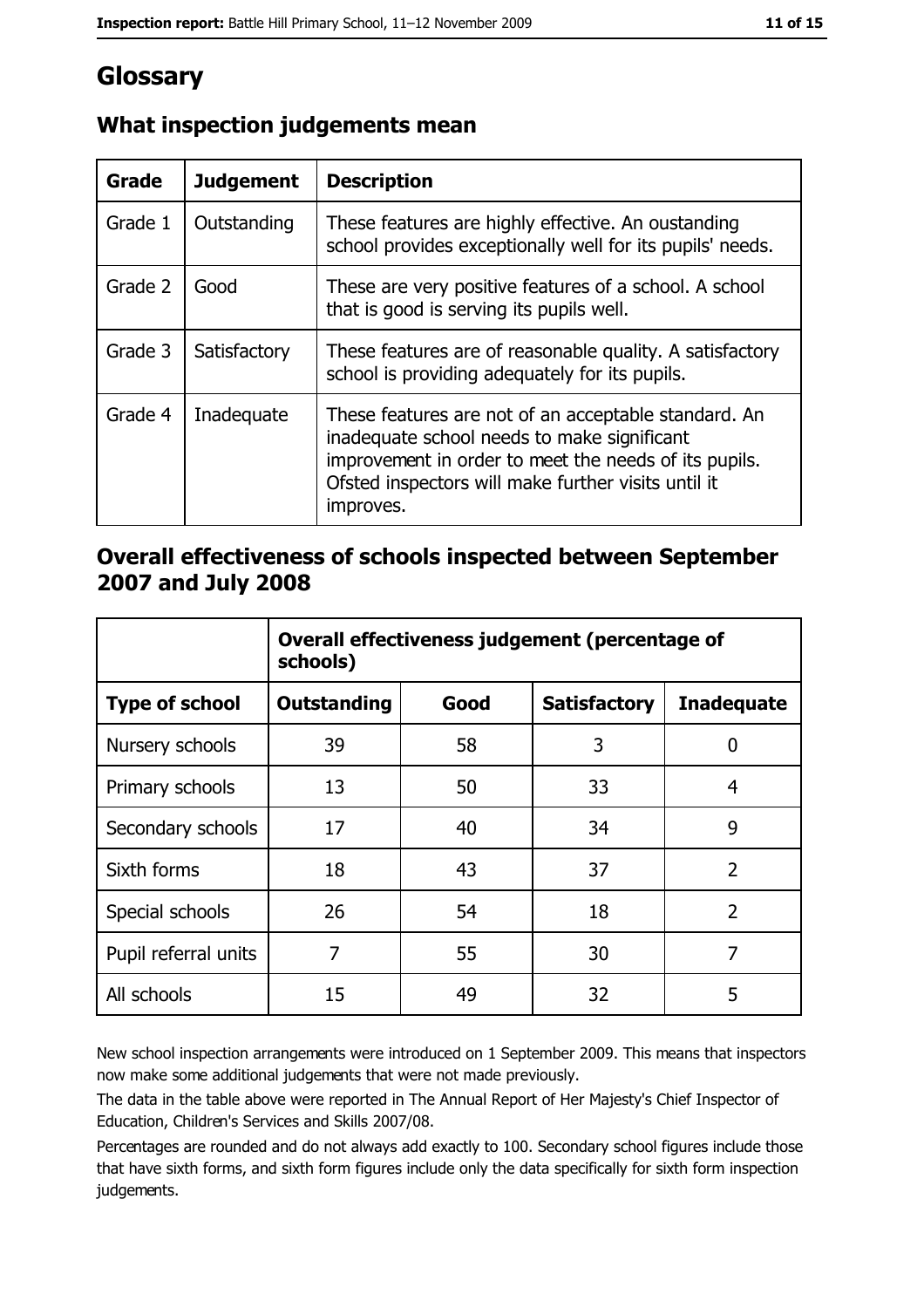# **Common terminology used by inspectors**

| Achievement:                  | the progress and success of a pupil in<br>their learning, development or training.                                                                                                                                                                                                                           |
|-------------------------------|--------------------------------------------------------------------------------------------------------------------------------------------------------------------------------------------------------------------------------------------------------------------------------------------------------------|
| Attainment:                   | the standard of the pupils' work shown by<br>test and examination results and in<br>lessons.                                                                                                                                                                                                                 |
| Capacity to improve:          | the proven ability of the school to<br>continue improving. Inspectors base this<br>judgement on what the school has<br>accomplished so far and on the quality of<br>its systems to maintain improvement.                                                                                                     |
| Leadership and management:    | the contribution of all the staff with<br>responsibilities, not just the headteacher,<br>to identifying priorities, directing and<br>motivating staff and running the school.                                                                                                                                |
| Learning:                     | how well pupils acquire knowledge,<br>develop their understanding, learn and<br>practise skills and are developing their<br>competence as learners.                                                                                                                                                          |
| <b>Overall effectiveness:</b> | inspectors form a judgement on a school's<br>overall effectiveness based on the findings<br>from their inspection of the school. The<br>following judgements, in particular,<br>influence what the overall effectiveness<br>judgement will be.                                                               |
|                               | The school's capacity for sustained<br>improvement.<br>Outcomes for individuals and groups<br>of pupils.<br>The quality of teaching.<br>The extent to which the curriculum<br>meets pupil's needs, including where<br>relevant, through partnerships.<br>The effectiveness of care, guidance<br>and support. |
| Progress:                     | the rate at which pupils are learning in<br>lessons and over longer periods of time. It<br>is often measured by comparing the<br>pupils' attainment at the end of a key<br>stage with their attainment when they<br>started.                                                                                 |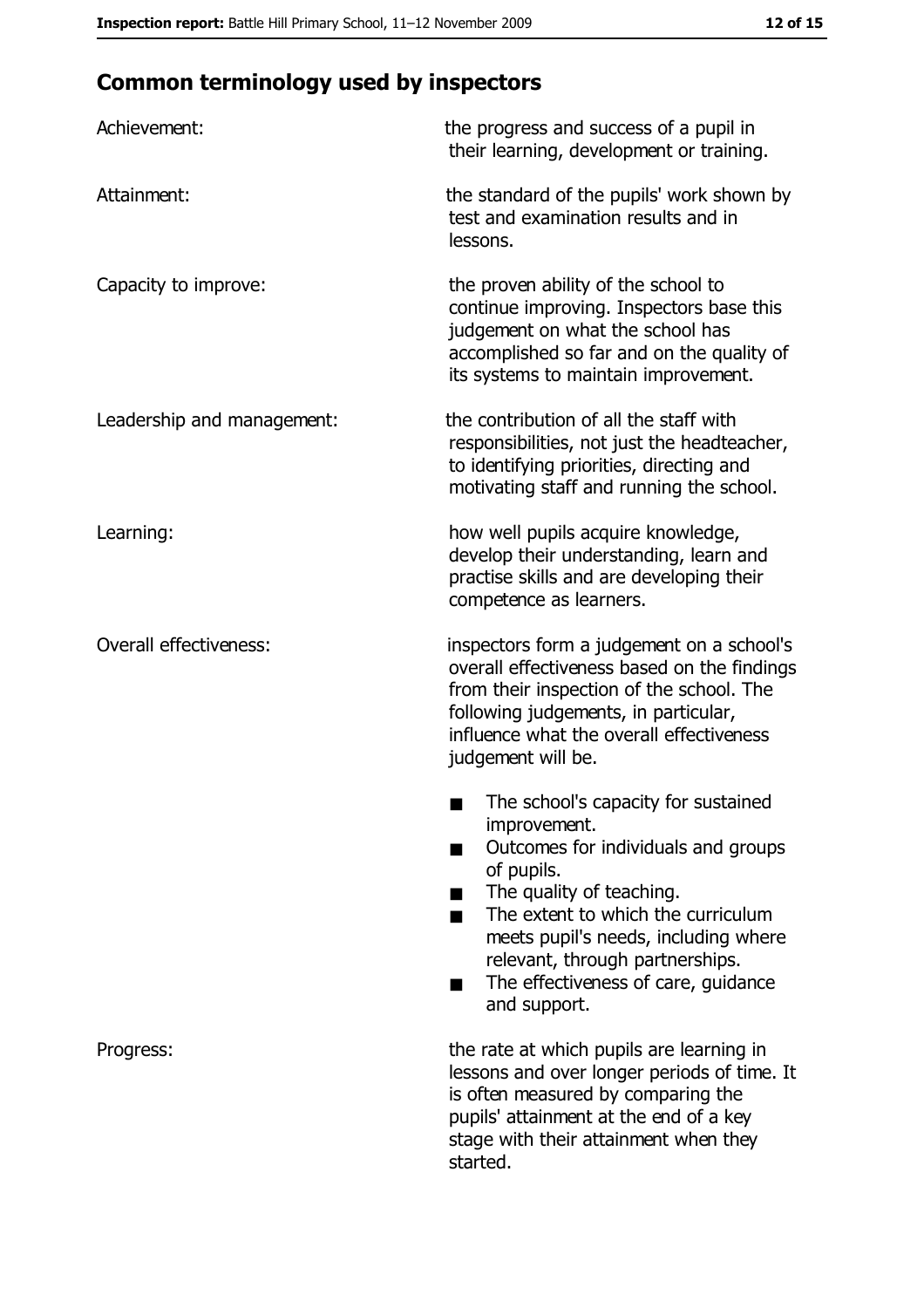This letter is provided for the school, parents and carers to share with their children. It describes Ofsted's main findings from the inspection of their school.



#### **Dear Pupils**

You will know that I recently visited Battle Hill, along with two other inspectors, to find out how well you are doing at school. During this visit we watched you and your teachers in lessons and chatted to you and your teachers about the school. We also read all the questionnaires returned by you, the staff and your parents.

I should like to highlight some of the important things that we found out about the school. These include the following.

- The school provides you with a satisfactory standard of education.  $\blacksquare$
- Almost all of you achieve the standards expected by the time you leave the school  $\blacksquare$ at the end of Year 6, although your standards in science are much lower than you achieve in English and mathematics. The standards at the end of Key Stage 1, Year 2, are too low. We are, therefore, asking the school to improve standards in these areas by July next year, and ensure that these continue to improve further in future years.
- You make satisfactory progress during your time at school.  $\blacksquare$
- Your attendance at school is satisfactory and your behaviour is good.  $\blacksquare$
- Those of you who spoke with inspectors said you enjoy school and that you feel  $\blacksquare$ safe.
- The school provides you with many opportunities to exercise and eat healthily, but  $\blacksquare$ a small number of your parents are concerned about the availability of hot food and the contents of the 'grab bags'.
- Your teachers provide you with good quality care and support, and, although their  $\blacksquare$ teaching is satisfactory or better, we are asking them to improve the way in which they assess your work, so that you know very clearly how good it is and what else you need to do to improve further.
- Your headteacher and governors are aware of what the school needs to do to  $\blacksquare$ improve, but we are asking that those teachers responsible for different subjects have opportunities to see how well you are doing in these subjects.
- During your time in Nursery and Reception, you make good progress in your  $\blacksquare$ learning. However, we are asking the school to provide you with more opportunities to learn about different cultures, and for your teachers to collect more information about your progress in all the areas of learning that you experience in the Early Years Foundation Stage.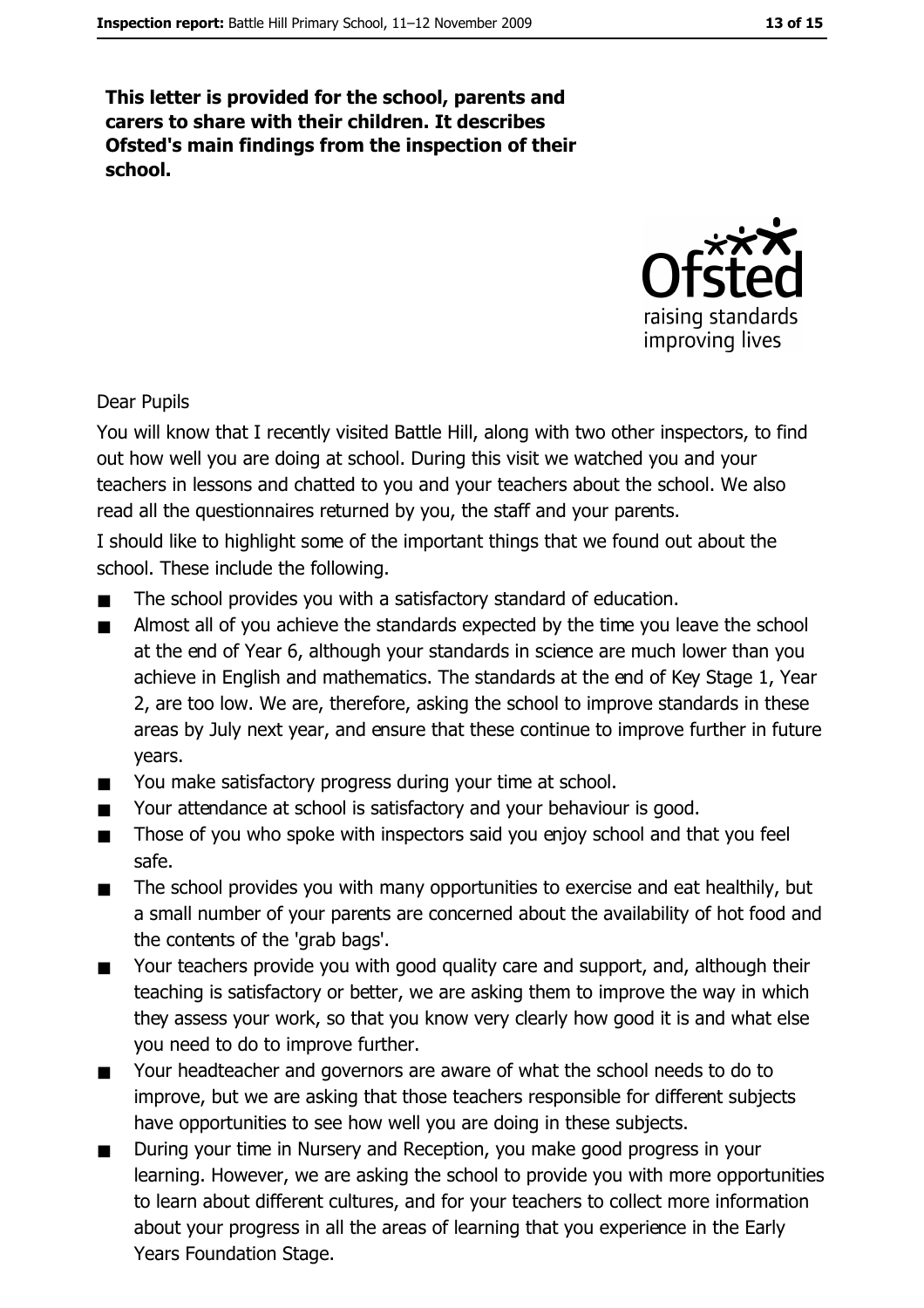We are extremely grateful to all of you for making the inspection so enjoyable. We would encourage you to continue working hard and to attend school regularly. We wish you every success in the future. Yours sincerely